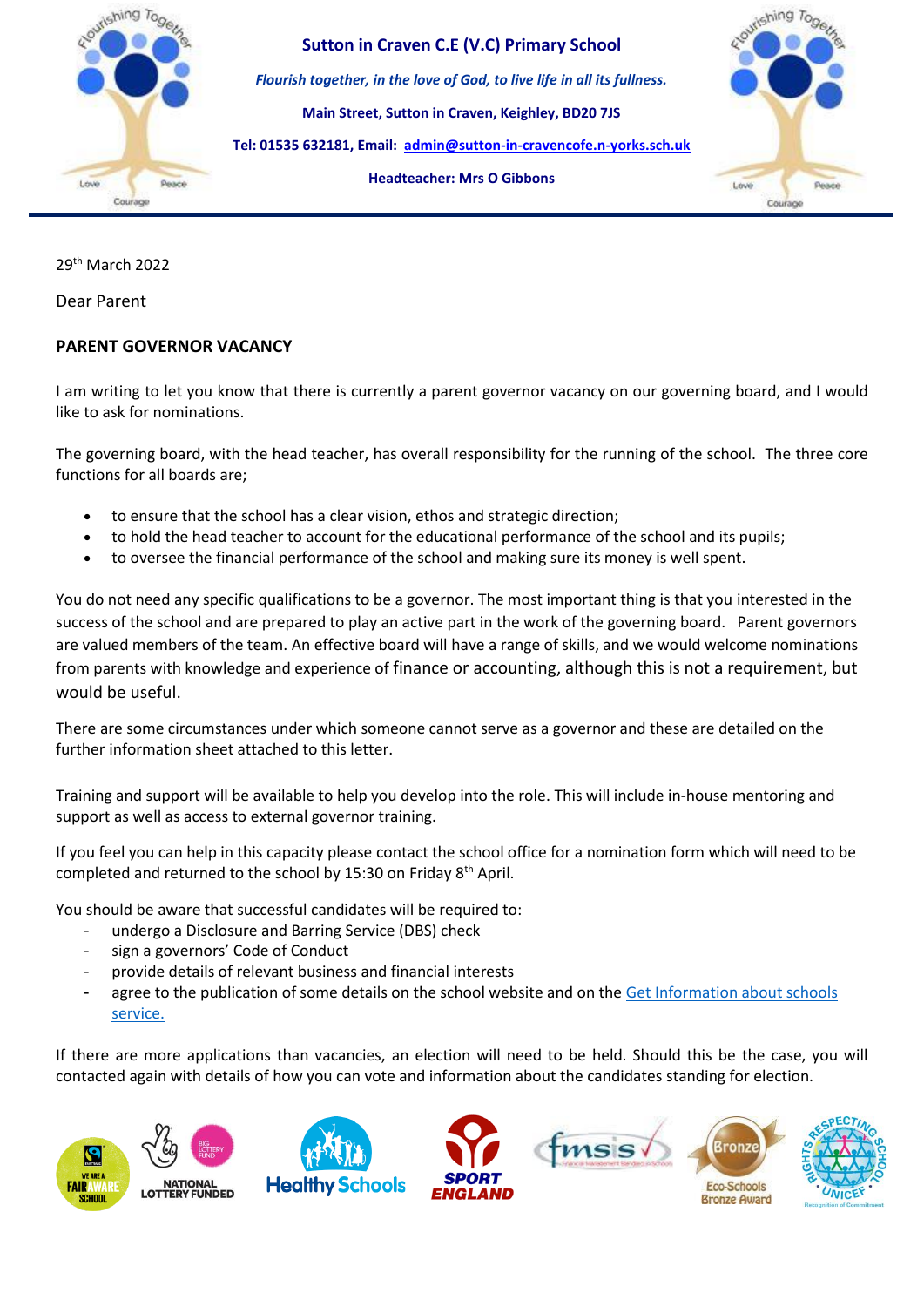

Further information about governors and the work they do can be found at [https://www.gov.uk/government/collections/local-authority-maintained-schools-governance.](https://www.gov.uk/government/collections/local-authority-maintained-schools-governance)

If you would like to know more about the role of a governor at our school please contact Deborah Bacon who would be happy to answer any questions you may have.

Yours sincerely

*Orla Gibbons* 

Mrs Orla Gibbons

Headteacher